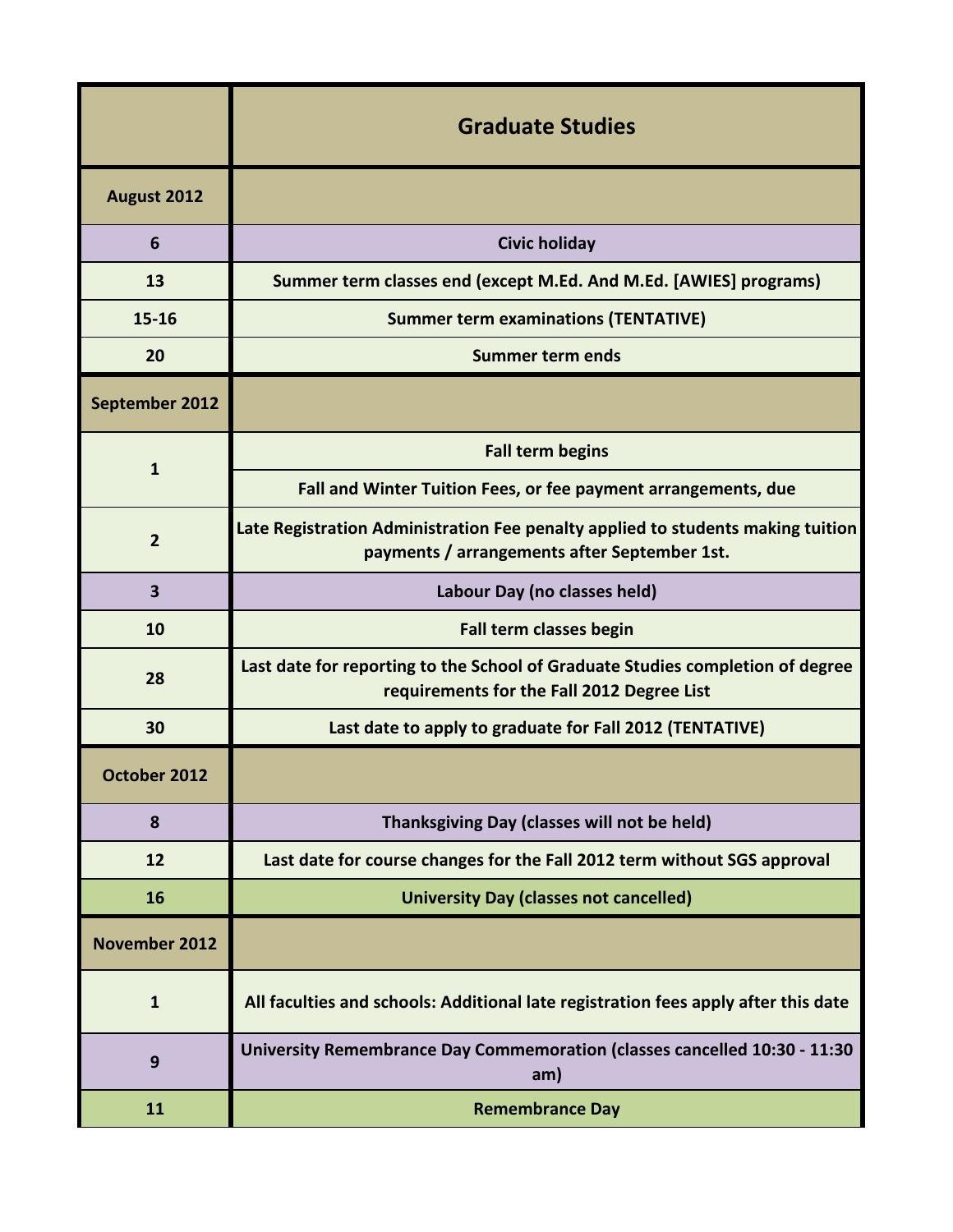| $20 - 21$               | <b>Fall 2012 Convocation</b>                                                       |
|-------------------------|------------------------------------------------------------------------------------|
| 30                      | <b>Fall term classes end</b>                                                       |
| December 2012           |                                                                                    |
| $\mathbf{1}$            | First date to Apply to Graduate for Spring 2013 (TENTATIVE)                        |
| $1 - 4$                 | Fall Term pre-exam study period                                                    |
| $5 - 20$                | <b>Final Examinations in Fall Term Courses (TENTATIVE)</b>                         |
| 6                       | <b>Commemoration Day (academics cancelled)</b>                                     |
| 31                      | <b>Fall Term ends</b>                                                              |
| January 2013            |                                                                                    |
| $\mathbf{1}$            | <b>Winter Term begins</b>                                                          |
| $\overline{7}$          | <b>Winter Term classes begin</b>                                                   |
|                         | <b>International Student Orientation for Winter term admissions</b>                |
| 14                      | Last date to drop Fall-Winter (full) courses without SGS approval                  |
| <b>February 2013</b>    |                                                                                    |
| $\mathbf{1}$            | All Faculties and Schools: Additional late registration fees apply after this date |
| $\overline{\mathbf{z}}$ | Last date for course changes for Winter Term without SGS approval                  |
| 18                      | <b>Family Day (no classes held)</b>                                                |
| $18 - 22$               | <b>Reading Week</b>                                                                |
| <b>March 2013</b>       |                                                                                    |
| 29                      | Good Friday (no classes held)                                                      |
| <b>April 2013</b>       |                                                                                    |
| 5                       | <b>Winter Term classes end</b>                                                     |
| $6 - 10$                | <b>Winter Term Pre-exam study period</b>                                           |
| $11 - 27$               | <b>Final examinations period (TENTATIVE)</b>                                       |